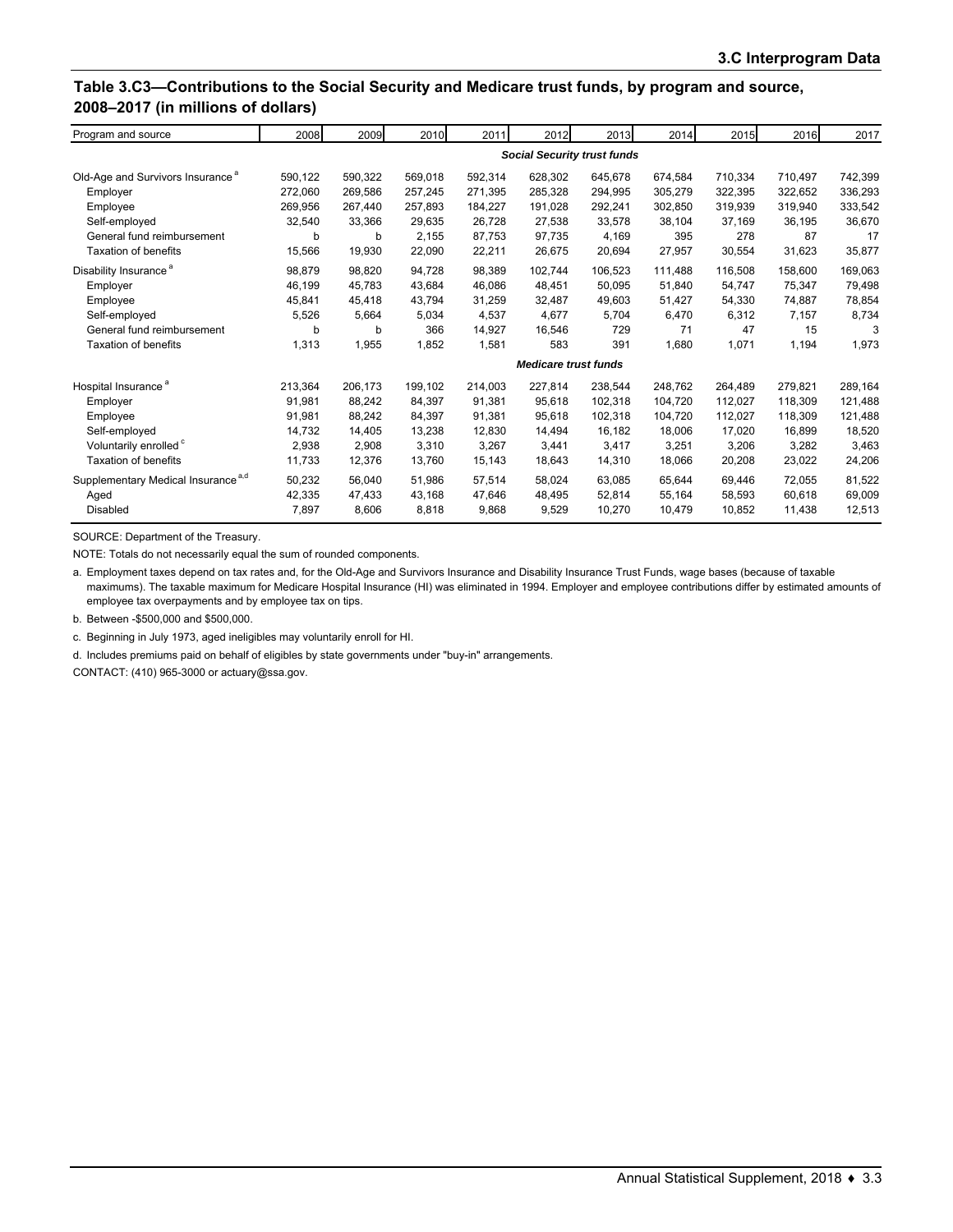# **Table 3.C4—Average monthly amount of Social Security (OASDI) and Supplemental Security Income (SSI), December 1950–2017 (in current and 2017 dollars)**

| Aged recipients <sup>a</sup><br>Retired workers<br>Widowed mother or father and 2 children<br>Consumer<br>Current dollars<br>Price Index <sup>b</sup><br>Current dollars<br>2017 dollars<br>Current dollars<br>2017 dollars<br>2017 dollars<br>Year<br>93.90<br>1950<br>43.86<br>432.46<br>925.85<br>43.05<br>424.47<br>25.0<br>42.14<br>93.80<br>44.55<br>26.5<br>1951<br>391.98<br>872.52<br>414.40<br>49.25<br>1952<br>454.69<br>106.00<br>978.61<br>48.80<br>450.53<br>26.7<br>1953<br>51.10<br>468.26<br>111.90<br>48.90<br>448.10<br>26.9<br>1,025.40<br>1954<br>59.14<br>545.99<br>130.50<br>48.70<br>449.61<br>26.7<br>1,204.80<br>135.40<br>50.05<br>26.8<br>1955<br>61.90<br>569.34<br>1,245.38<br>460.35<br>1956<br>63.09<br>141.00<br>53.25<br>563.47<br>1,259.29<br>475.58<br>27.6<br>55.50<br>28.4<br>1957<br>64.58<br>560.53<br>146.30<br>1,269.82<br>481.72<br>1958<br>66.35<br>565.93<br>151.70<br>56.95<br>28.9<br>1,293.91<br>485.75<br>72.78<br>170.70<br>56.70<br>475.39<br>29.4<br>1959<br>610.21<br>1,431.21<br>1960<br>29.8<br>74.04<br>612.44<br>188.00<br>1,555.10<br>58.90<br>487.21<br>30.0<br>1961<br>75.65<br>621.59<br>189.30<br>1,555.42<br>57.60<br>473.28<br>30.4<br>1962<br>76.19<br>617.79<br>190.70<br>1,546.30<br>61.55<br>499.08<br>30.9<br>1963<br>76.88<br>613.30<br>192.50<br>1,535.64<br>62.80<br>500.98<br>1964<br>77.57<br>63.65<br>31.2<br>612.85<br>193.40<br>1,527.98<br>502.88<br>83.92<br>219.80<br>63.10<br>31.8<br>1965<br>650.51<br>1,703.80<br>489.12<br>68.05<br>32.9<br>1966<br>84.35<br>631.98<br>221.90<br>1,662.56<br>509.86<br>1967<br>33.9<br>85.37<br>620.76<br>224.40<br>1,631.70<br>70.15<br>510.09<br>98.86<br>69.55<br>35.5<br>1968<br>686.45<br>257.10<br>1,785.22<br>482.93<br>1969<br>100.40<br>656.46<br>255.80<br>73.90<br>37.7<br>1,672.54<br>483.19<br>39.8<br>1970<br>118.10<br>731.45<br>291.10<br>1,802.92<br>77.65<br>480.92<br>1971<br>792.70<br>41.1<br>132.17<br>320.00<br>1,919.22<br>77.50<br>464.81<br>1972<br>162.35<br>941.63<br>383.10<br>2,221.98<br>79.95<br>463.71<br>42.5<br>1973<br>166.42<br>887.93<br>391.00<br>2,086.18<br>76.15<br>406.30<br>46.2<br>1974<br>188.21<br>893.91<br>438.40<br>91.06<br>432.49<br>51.9<br>2,082.19<br>1975<br>468.60<br>207.18<br>920.18<br>2,081.26<br>90.93<br>403.86<br>55.5<br>952.37<br>503.40<br>94.37<br>399.69<br>1976<br>224.86<br>2,132.10<br>58.2<br>62.1<br>1977<br>243.00<br>964.57<br>546.60<br>96.62<br>383.52<br>2,169.68<br>1978<br>263.20<br>958.33<br>591.90<br>365.67<br>67.7<br>2,155.15<br>100.43<br>76.7<br>1979<br>294.30<br>945.83<br>655.00<br>2,105.05<br>122.67<br>394.24<br>86.3<br>1980<br>341.40<br>975.15<br>759.20<br>2,168.51<br>128.20<br>366.18<br>1981<br>385.97<br>858.00<br>2,249.97<br>137.81<br>361.38<br>94.0<br>1,012.14<br>1982<br>97.6<br>419.30<br>1,058.99<br>885.50<br>2,236.43<br>145.69<br>367.96<br>101.3<br>1983<br>440.77<br>923.00<br>2,246.00<br>157.89<br>384.20<br>1,072.55<br>105.3<br>1984<br>460.57<br>948.30<br>157.88<br>369.59<br>1,078.16<br>2,219.90<br>109.3<br>1985<br>478.62<br>1,079.41<br>981.50<br>2,213.54<br>164.26<br>370.45<br>1986<br>488.44<br>1,089.60<br>994.00<br>2,217.38<br>173.66<br>387.40<br>110.5<br>1987<br>512.65<br>1,095.05<br>1,032.30<br>2,205.04<br>180.64<br>385.86<br>115.4<br>1988<br>536.77<br>1,098.04<br>188.23<br>385.05<br>120.5<br>1,070.40<br>2,189.66<br>1989<br>126.1<br>566.85<br>1,108.08<br>1,120.04<br>2,189.45<br>198.81<br>388.63<br>1990<br>602.56<br>2,169.68<br>212.66<br>391.78<br>133.8<br>1,110.10<br>1,177.70<br>1991<br>629.32<br>395.58<br>137.9<br>1,124.93<br>1,216.76<br>2,174.99<br>221.30<br>141.9<br>1992<br>652.64<br>1,133.73<br>1,252.40<br>2,175.59<br>227.39<br>395.01<br>1993<br>674.06<br>145.8<br>1,139.61<br>1,282.60<br>2,168.46<br>236.52<br>399.88<br>1994<br>697.34<br>1,328.40<br>2,187.38<br>242.54<br>399.37<br>149.7<br>1,148.26<br>1995<br>402.51<br>719.80<br>1,155.90<br>1,365.50<br>2,192.81<br>250.65<br>153.5<br>1996<br>744.96<br>1,157.84<br>2,254.56<br>260.75<br>405.26<br>158.6<br>1,450.60<br>1997<br>774.84<br>1,184.12<br>1,502.60<br>2,296.29<br>268.46<br>410.26<br>161.3<br>779.69<br>163.9<br>1998<br>1,172.63<br>1,537.70<br>2,312.65<br>277.45<br>417.28<br>168.3<br>1999<br>804.30<br>1,178.02<br>1,590.40<br>2,329.37<br>289.19<br>423.56 |  | Average monthly OASDI benefit in current-payment status | Average monthly SSI amount for- |  |  |
|-------------------------------------------------------------------------------------------------------------------------------------------------------------------------------------------------------------------------------------------------------------------------------------------------------------------------------------------------------------------------------------------------------------------------------------------------------------------------------------------------------------------------------------------------------------------------------------------------------------------------------------------------------------------------------------------------------------------------------------------------------------------------------------------------------------------------------------------------------------------------------------------------------------------------------------------------------------------------------------------------------------------------------------------------------------------------------------------------------------------------------------------------------------------------------------------------------------------------------------------------------------------------------------------------------------------------------------------------------------------------------------------------------------------------------------------------------------------------------------------------------------------------------------------------------------------------------------------------------------------------------------------------------------------------------------------------------------------------------------------------------------------------------------------------------------------------------------------------------------------------------------------------------------------------------------------------------------------------------------------------------------------------------------------------------------------------------------------------------------------------------------------------------------------------------------------------------------------------------------------------------------------------------------------------------------------------------------------------------------------------------------------------------------------------------------------------------------------------------------------------------------------------------------------------------------------------------------------------------------------------------------------------------------------------------------------------------------------------------------------------------------------------------------------------------------------------------------------------------------------------------------------------------------------------------------------------------------------------------------------------------------------------------------------------------------------------------------------------------------------------------------------------------------------------------------------------------------------------------------------------------------------------------------------------------------------------------------------------------------------------------------------------------------------------------------------------------------------------------------------------------------------------------------------------------------------------------------------------------------------------------------------------------------------------------------------------------------------------------------------------------------------------------------------------------------------------------------------------------------------------------------------------------------------------------------------------------------------------------------------------------------------------------------------------------------------------------------------------------------------------------------------------------------------------------------------------------------------------------------------------------------------------------------------------------------------------------------------|--|---------------------------------------------------------|---------------------------------|--|--|
|                                                                                                                                                                                                                                                                                                                                                                                                                                                                                                                                                                                                                                                                                                                                                                                                                                                                                                                                                                                                                                                                                                                                                                                                                                                                                                                                                                                                                                                                                                                                                                                                                                                                                                                                                                                                                                                                                                                                                                                                                                                                                                                                                                                                                                                                                                                                                                                                                                                                                                                                                                                                                                                                                                                                                                                                                                                                                                                                                                                                                                                                                                                                                                                                                                                                                                                                                                                                                                                                                                                                                                                                                                                                                                                                                                                                                                                                                                                                                                                                                                                                                                                                                                                                                                                                                                                                           |  |                                                         |                                 |  |  |
|                                                                                                                                                                                                                                                                                                                                                                                                                                                                                                                                                                                                                                                                                                                                                                                                                                                                                                                                                                                                                                                                                                                                                                                                                                                                                                                                                                                                                                                                                                                                                                                                                                                                                                                                                                                                                                                                                                                                                                                                                                                                                                                                                                                                                                                                                                                                                                                                                                                                                                                                                                                                                                                                                                                                                                                                                                                                                                                                                                                                                                                                                                                                                                                                                                                                                                                                                                                                                                                                                                                                                                                                                                                                                                                                                                                                                                                                                                                                                                                                                                                                                                                                                                                                                                                                                                                                           |  |                                                         |                                 |  |  |
|                                                                                                                                                                                                                                                                                                                                                                                                                                                                                                                                                                                                                                                                                                                                                                                                                                                                                                                                                                                                                                                                                                                                                                                                                                                                                                                                                                                                                                                                                                                                                                                                                                                                                                                                                                                                                                                                                                                                                                                                                                                                                                                                                                                                                                                                                                                                                                                                                                                                                                                                                                                                                                                                                                                                                                                                                                                                                                                                                                                                                                                                                                                                                                                                                                                                                                                                                                                                                                                                                                                                                                                                                                                                                                                                                                                                                                                                                                                                                                                                                                                                                                                                                                                                                                                                                                                                           |  |                                                         |                                 |  |  |
|                                                                                                                                                                                                                                                                                                                                                                                                                                                                                                                                                                                                                                                                                                                                                                                                                                                                                                                                                                                                                                                                                                                                                                                                                                                                                                                                                                                                                                                                                                                                                                                                                                                                                                                                                                                                                                                                                                                                                                                                                                                                                                                                                                                                                                                                                                                                                                                                                                                                                                                                                                                                                                                                                                                                                                                                                                                                                                                                                                                                                                                                                                                                                                                                                                                                                                                                                                                                                                                                                                                                                                                                                                                                                                                                                                                                                                                                                                                                                                                                                                                                                                                                                                                                                                                                                                                                           |  |                                                         |                                 |  |  |
|                                                                                                                                                                                                                                                                                                                                                                                                                                                                                                                                                                                                                                                                                                                                                                                                                                                                                                                                                                                                                                                                                                                                                                                                                                                                                                                                                                                                                                                                                                                                                                                                                                                                                                                                                                                                                                                                                                                                                                                                                                                                                                                                                                                                                                                                                                                                                                                                                                                                                                                                                                                                                                                                                                                                                                                                                                                                                                                                                                                                                                                                                                                                                                                                                                                                                                                                                                                                                                                                                                                                                                                                                                                                                                                                                                                                                                                                                                                                                                                                                                                                                                                                                                                                                                                                                                                                           |  |                                                         |                                 |  |  |
|                                                                                                                                                                                                                                                                                                                                                                                                                                                                                                                                                                                                                                                                                                                                                                                                                                                                                                                                                                                                                                                                                                                                                                                                                                                                                                                                                                                                                                                                                                                                                                                                                                                                                                                                                                                                                                                                                                                                                                                                                                                                                                                                                                                                                                                                                                                                                                                                                                                                                                                                                                                                                                                                                                                                                                                                                                                                                                                                                                                                                                                                                                                                                                                                                                                                                                                                                                                                                                                                                                                                                                                                                                                                                                                                                                                                                                                                                                                                                                                                                                                                                                                                                                                                                                                                                                                                           |  |                                                         |                                 |  |  |
|                                                                                                                                                                                                                                                                                                                                                                                                                                                                                                                                                                                                                                                                                                                                                                                                                                                                                                                                                                                                                                                                                                                                                                                                                                                                                                                                                                                                                                                                                                                                                                                                                                                                                                                                                                                                                                                                                                                                                                                                                                                                                                                                                                                                                                                                                                                                                                                                                                                                                                                                                                                                                                                                                                                                                                                                                                                                                                                                                                                                                                                                                                                                                                                                                                                                                                                                                                                                                                                                                                                                                                                                                                                                                                                                                                                                                                                                                                                                                                                                                                                                                                                                                                                                                                                                                                                                           |  |                                                         |                                 |  |  |
|                                                                                                                                                                                                                                                                                                                                                                                                                                                                                                                                                                                                                                                                                                                                                                                                                                                                                                                                                                                                                                                                                                                                                                                                                                                                                                                                                                                                                                                                                                                                                                                                                                                                                                                                                                                                                                                                                                                                                                                                                                                                                                                                                                                                                                                                                                                                                                                                                                                                                                                                                                                                                                                                                                                                                                                                                                                                                                                                                                                                                                                                                                                                                                                                                                                                                                                                                                                                                                                                                                                                                                                                                                                                                                                                                                                                                                                                                                                                                                                                                                                                                                                                                                                                                                                                                                                                           |  |                                                         |                                 |  |  |
|                                                                                                                                                                                                                                                                                                                                                                                                                                                                                                                                                                                                                                                                                                                                                                                                                                                                                                                                                                                                                                                                                                                                                                                                                                                                                                                                                                                                                                                                                                                                                                                                                                                                                                                                                                                                                                                                                                                                                                                                                                                                                                                                                                                                                                                                                                                                                                                                                                                                                                                                                                                                                                                                                                                                                                                                                                                                                                                                                                                                                                                                                                                                                                                                                                                                                                                                                                                                                                                                                                                                                                                                                                                                                                                                                                                                                                                                                                                                                                                                                                                                                                                                                                                                                                                                                                                                           |  |                                                         |                                 |  |  |
|                                                                                                                                                                                                                                                                                                                                                                                                                                                                                                                                                                                                                                                                                                                                                                                                                                                                                                                                                                                                                                                                                                                                                                                                                                                                                                                                                                                                                                                                                                                                                                                                                                                                                                                                                                                                                                                                                                                                                                                                                                                                                                                                                                                                                                                                                                                                                                                                                                                                                                                                                                                                                                                                                                                                                                                                                                                                                                                                                                                                                                                                                                                                                                                                                                                                                                                                                                                                                                                                                                                                                                                                                                                                                                                                                                                                                                                                                                                                                                                                                                                                                                                                                                                                                                                                                                                                           |  |                                                         |                                 |  |  |
|                                                                                                                                                                                                                                                                                                                                                                                                                                                                                                                                                                                                                                                                                                                                                                                                                                                                                                                                                                                                                                                                                                                                                                                                                                                                                                                                                                                                                                                                                                                                                                                                                                                                                                                                                                                                                                                                                                                                                                                                                                                                                                                                                                                                                                                                                                                                                                                                                                                                                                                                                                                                                                                                                                                                                                                                                                                                                                                                                                                                                                                                                                                                                                                                                                                                                                                                                                                                                                                                                                                                                                                                                                                                                                                                                                                                                                                                                                                                                                                                                                                                                                                                                                                                                                                                                                                                           |  |                                                         |                                 |  |  |
|                                                                                                                                                                                                                                                                                                                                                                                                                                                                                                                                                                                                                                                                                                                                                                                                                                                                                                                                                                                                                                                                                                                                                                                                                                                                                                                                                                                                                                                                                                                                                                                                                                                                                                                                                                                                                                                                                                                                                                                                                                                                                                                                                                                                                                                                                                                                                                                                                                                                                                                                                                                                                                                                                                                                                                                                                                                                                                                                                                                                                                                                                                                                                                                                                                                                                                                                                                                                                                                                                                                                                                                                                                                                                                                                                                                                                                                                                                                                                                                                                                                                                                                                                                                                                                                                                                                                           |  |                                                         |                                 |  |  |
|                                                                                                                                                                                                                                                                                                                                                                                                                                                                                                                                                                                                                                                                                                                                                                                                                                                                                                                                                                                                                                                                                                                                                                                                                                                                                                                                                                                                                                                                                                                                                                                                                                                                                                                                                                                                                                                                                                                                                                                                                                                                                                                                                                                                                                                                                                                                                                                                                                                                                                                                                                                                                                                                                                                                                                                                                                                                                                                                                                                                                                                                                                                                                                                                                                                                                                                                                                                                                                                                                                                                                                                                                                                                                                                                                                                                                                                                                                                                                                                                                                                                                                                                                                                                                                                                                                                                           |  |                                                         |                                 |  |  |
|                                                                                                                                                                                                                                                                                                                                                                                                                                                                                                                                                                                                                                                                                                                                                                                                                                                                                                                                                                                                                                                                                                                                                                                                                                                                                                                                                                                                                                                                                                                                                                                                                                                                                                                                                                                                                                                                                                                                                                                                                                                                                                                                                                                                                                                                                                                                                                                                                                                                                                                                                                                                                                                                                                                                                                                                                                                                                                                                                                                                                                                                                                                                                                                                                                                                                                                                                                                                                                                                                                                                                                                                                                                                                                                                                                                                                                                                                                                                                                                                                                                                                                                                                                                                                                                                                                                                           |  |                                                         |                                 |  |  |
|                                                                                                                                                                                                                                                                                                                                                                                                                                                                                                                                                                                                                                                                                                                                                                                                                                                                                                                                                                                                                                                                                                                                                                                                                                                                                                                                                                                                                                                                                                                                                                                                                                                                                                                                                                                                                                                                                                                                                                                                                                                                                                                                                                                                                                                                                                                                                                                                                                                                                                                                                                                                                                                                                                                                                                                                                                                                                                                                                                                                                                                                                                                                                                                                                                                                                                                                                                                                                                                                                                                                                                                                                                                                                                                                                                                                                                                                                                                                                                                                                                                                                                                                                                                                                                                                                                                                           |  |                                                         |                                 |  |  |
|                                                                                                                                                                                                                                                                                                                                                                                                                                                                                                                                                                                                                                                                                                                                                                                                                                                                                                                                                                                                                                                                                                                                                                                                                                                                                                                                                                                                                                                                                                                                                                                                                                                                                                                                                                                                                                                                                                                                                                                                                                                                                                                                                                                                                                                                                                                                                                                                                                                                                                                                                                                                                                                                                                                                                                                                                                                                                                                                                                                                                                                                                                                                                                                                                                                                                                                                                                                                                                                                                                                                                                                                                                                                                                                                                                                                                                                                                                                                                                                                                                                                                                                                                                                                                                                                                                                                           |  |                                                         |                                 |  |  |
|                                                                                                                                                                                                                                                                                                                                                                                                                                                                                                                                                                                                                                                                                                                                                                                                                                                                                                                                                                                                                                                                                                                                                                                                                                                                                                                                                                                                                                                                                                                                                                                                                                                                                                                                                                                                                                                                                                                                                                                                                                                                                                                                                                                                                                                                                                                                                                                                                                                                                                                                                                                                                                                                                                                                                                                                                                                                                                                                                                                                                                                                                                                                                                                                                                                                                                                                                                                                                                                                                                                                                                                                                                                                                                                                                                                                                                                                                                                                                                                                                                                                                                                                                                                                                                                                                                                                           |  |                                                         |                                 |  |  |
|                                                                                                                                                                                                                                                                                                                                                                                                                                                                                                                                                                                                                                                                                                                                                                                                                                                                                                                                                                                                                                                                                                                                                                                                                                                                                                                                                                                                                                                                                                                                                                                                                                                                                                                                                                                                                                                                                                                                                                                                                                                                                                                                                                                                                                                                                                                                                                                                                                                                                                                                                                                                                                                                                                                                                                                                                                                                                                                                                                                                                                                                                                                                                                                                                                                                                                                                                                                                                                                                                                                                                                                                                                                                                                                                                                                                                                                                                                                                                                                                                                                                                                                                                                                                                                                                                                                                           |  |                                                         |                                 |  |  |
|                                                                                                                                                                                                                                                                                                                                                                                                                                                                                                                                                                                                                                                                                                                                                                                                                                                                                                                                                                                                                                                                                                                                                                                                                                                                                                                                                                                                                                                                                                                                                                                                                                                                                                                                                                                                                                                                                                                                                                                                                                                                                                                                                                                                                                                                                                                                                                                                                                                                                                                                                                                                                                                                                                                                                                                                                                                                                                                                                                                                                                                                                                                                                                                                                                                                                                                                                                                                                                                                                                                                                                                                                                                                                                                                                                                                                                                                                                                                                                                                                                                                                                                                                                                                                                                                                                                                           |  |                                                         |                                 |  |  |
|                                                                                                                                                                                                                                                                                                                                                                                                                                                                                                                                                                                                                                                                                                                                                                                                                                                                                                                                                                                                                                                                                                                                                                                                                                                                                                                                                                                                                                                                                                                                                                                                                                                                                                                                                                                                                                                                                                                                                                                                                                                                                                                                                                                                                                                                                                                                                                                                                                                                                                                                                                                                                                                                                                                                                                                                                                                                                                                                                                                                                                                                                                                                                                                                                                                                                                                                                                                                                                                                                                                                                                                                                                                                                                                                                                                                                                                                                                                                                                                                                                                                                                                                                                                                                                                                                                                                           |  |                                                         |                                 |  |  |
|                                                                                                                                                                                                                                                                                                                                                                                                                                                                                                                                                                                                                                                                                                                                                                                                                                                                                                                                                                                                                                                                                                                                                                                                                                                                                                                                                                                                                                                                                                                                                                                                                                                                                                                                                                                                                                                                                                                                                                                                                                                                                                                                                                                                                                                                                                                                                                                                                                                                                                                                                                                                                                                                                                                                                                                                                                                                                                                                                                                                                                                                                                                                                                                                                                                                                                                                                                                                                                                                                                                                                                                                                                                                                                                                                                                                                                                                                                                                                                                                                                                                                                                                                                                                                                                                                                                                           |  |                                                         |                                 |  |  |
|                                                                                                                                                                                                                                                                                                                                                                                                                                                                                                                                                                                                                                                                                                                                                                                                                                                                                                                                                                                                                                                                                                                                                                                                                                                                                                                                                                                                                                                                                                                                                                                                                                                                                                                                                                                                                                                                                                                                                                                                                                                                                                                                                                                                                                                                                                                                                                                                                                                                                                                                                                                                                                                                                                                                                                                                                                                                                                                                                                                                                                                                                                                                                                                                                                                                                                                                                                                                                                                                                                                                                                                                                                                                                                                                                                                                                                                                                                                                                                                                                                                                                                                                                                                                                                                                                                                                           |  |                                                         |                                 |  |  |
|                                                                                                                                                                                                                                                                                                                                                                                                                                                                                                                                                                                                                                                                                                                                                                                                                                                                                                                                                                                                                                                                                                                                                                                                                                                                                                                                                                                                                                                                                                                                                                                                                                                                                                                                                                                                                                                                                                                                                                                                                                                                                                                                                                                                                                                                                                                                                                                                                                                                                                                                                                                                                                                                                                                                                                                                                                                                                                                                                                                                                                                                                                                                                                                                                                                                                                                                                                                                                                                                                                                                                                                                                                                                                                                                                                                                                                                                                                                                                                                                                                                                                                                                                                                                                                                                                                                                           |  |                                                         |                                 |  |  |
|                                                                                                                                                                                                                                                                                                                                                                                                                                                                                                                                                                                                                                                                                                                                                                                                                                                                                                                                                                                                                                                                                                                                                                                                                                                                                                                                                                                                                                                                                                                                                                                                                                                                                                                                                                                                                                                                                                                                                                                                                                                                                                                                                                                                                                                                                                                                                                                                                                                                                                                                                                                                                                                                                                                                                                                                                                                                                                                                                                                                                                                                                                                                                                                                                                                                                                                                                                                                                                                                                                                                                                                                                                                                                                                                                                                                                                                                                                                                                                                                                                                                                                                                                                                                                                                                                                                                           |  |                                                         |                                 |  |  |
|                                                                                                                                                                                                                                                                                                                                                                                                                                                                                                                                                                                                                                                                                                                                                                                                                                                                                                                                                                                                                                                                                                                                                                                                                                                                                                                                                                                                                                                                                                                                                                                                                                                                                                                                                                                                                                                                                                                                                                                                                                                                                                                                                                                                                                                                                                                                                                                                                                                                                                                                                                                                                                                                                                                                                                                                                                                                                                                                                                                                                                                                                                                                                                                                                                                                                                                                                                                                                                                                                                                                                                                                                                                                                                                                                                                                                                                                                                                                                                                                                                                                                                                                                                                                                                                                                                                                           |  |                                                         |                                 |  |  |
|                                                                                                                                                                                                                                                                                                                                                                                                                                                                                                                                                                                                                                                                                                                                                                                                                                                                                                                                                                                                                                                                                                                                                                                                                                                                                                                                                                                                                                                                                                                                                                                                                                                                                                                                                                                                                                                                                                                                                                                                                                                                                                                                                                                                                                                                                                                                                                                                                                                                                                                                                                                                                                                                                                                                                                                                                                                                                                                                                                                                                                                                                                                                                                                                                                                                                                                                                                                                                                                                                                                                                                                                                                                                                                                                                                                                                                                                                                                                                                                                                                                                                                                                                                                                                                                                                                                                           |  |                                                         |                                 |  |  |
|                                                                                                                                                                                                                                                                                                                                                                                                                                                                                                                                                                                                                                                                                                                                                                                                                                                                                                                                                                                                                                                                                                                                                                                                                                                                                                                                                                                                                                                                                                                                                                                                                                                                                                                                                                                                                                                                                                                                                                                                                                                                                                                                                                                                                                                                                                                                                                                                                                                                                                                                                                                                                                                                                                                                                                                                                                                                                                                                                                                                                                                                                                                                                                                                                                                                                                                                                                                                                                                                                                                                                                                                                                                                                                                                                                                                                                                                                                                                                                                                                                                                                                                                                                                                                                                                                                                                           |  |                                                         |                                 |  |  |
|                                                                                                                                                                                                                                                                                                                                                                                                                                                                                                                                                                                                                                                                                                                                                                                                                                                                                                                                                                                                                                                                                                                                                                                                                                                                                                                                                                                                                                                                                                                                                                                                                                                                                                                                                                                                                                                                                                                                                                                                                                                                                                                                                                                                                                                                                                                                                                                                                                                                                                                                                                                                                                                                                                                                                                                                                                                                                                                                                                                                                                                                                                                                                                                                                                                                                                                                                                                                                                                                                                                                                                                                                                                                                                                                                                                                                                                                                                                                                                                                                                                                                                                                                                                                                                                                                                                                           |  |                                                         |                                 |  |  |
|                                                                                                                                                                                                                                                                                                                                                                                                                                                                                                                                                                                                                                                                                                                                                                                                                                                                                                                                                                                                                                                                                                                                                                                                                                                                                                                                                                                                                                                                                                                                                                                                                                                                                                                                                                                                                                                                                                                                                                                                                                                                                                                                                                                                                                                                                                                                                                                                                                                                                                                                                                                                                                                                                                                                                                                                                                                                                                                                                                                                                                                                                                                                                                                                                                                                                                                                                                                                                                                                                                                                                                                                                                                                                                                                                                                                                                                                                                                                                                                                                                                                                                                                                                                                                                                                                                                                           |  |                                                         |                                 |  |  |
|                                                                                                                                                                                                                                                                                                                                                                                                                                                                                                                                                                                                                                                                                                                                                                                                                                                                                                                                                                                                                                                                                                                                                                                                                                                                                                                                                                                                                                                                                                                                                                                                                                                                                                                                                                                                                                                                                                                                                                                                                                                                                                                                                                                                                                                                                                                                                                                                                                                                                                                                                                                                                                                                                                                                                                                                                                                                                                                                                                                                                                                                                                                                                                                                                                                                                                                                                                                                                                                                                                                                                                                                                                                                                                                                                                                                                                                                                                                                                                                                                                                                                                                                                                                                                                                                                                                                           |  |                                                         |                                 |  |  |
|                                                                                                                                                                                                                                                                                                                                                                                                                                                                                                                                                                                                                                                                                                                                                                                                                                                                                                                                                                                                                                                                                                                                                                                                                                                                                                                                                                                                                                                                                                                                                                                                                                                                                                                                                                                                                                                                                                                                                                                                                                                                                                                                                                                                                                                                                                                                                                                                                                                                                                                                                                                                                                                                                                                                                                                                                                                                                                                                                                                                                                                                                                                                                                                                                                                                                                                                                                                                                                                                                                                                                                                                                                                                                                                                                                                                                                                                                                                                                                                                                                                                                                                                                                                                                                                                                                                                           |  |                                                         |                                 |  |  |
|                                                                                                                                                                                                                                                                                                                                                                                                                                                                                                                                                                                                                                                                                                                                                                                                                                                                                                                                                                                                                                                                                                                                                                                                                                                                                                                                                                                                                                                                                                                                                                                                                                                                                                                                                                                                                                                                                                                                                                                                                                                                                                                                                                                                                                                                                                                                                                                                                                                                                                                                                                                                                                                                                                                                                                                                                                                                                                                                                                                                                                                                                                                                                                                                                                                                                                                                                                                                                                                                                                                                                                                                                                                                                                                                                                                                                                                                                                                                                                                                                                                                                                                                                                                                                                                                                                                                           |  |                                                         |                                 |  |  |
|                                                                                                                                                                                                                                                                                                                                                                                                                                                                                                                                                                                                                                                                                                                                                                                                                                                                                                                                                                                                                                                                                                                                                                                                                                                                                                                                                                                                                                                                                                                                                                                                                                                                                                                                                                                                                                                                                                                                                                                                                                                                                                                                                                                                                                                                                                                                                                                                                                                                                                                                                                                                                                                                                                                                                                                                                                                                                                                                                                                                                                                                                                                                                                                                                                                                                                                                                                                                                                                                                                                                                                                                                                                                                                                                                                                                                                                                                                                                                                                                                                                                                                                                                                                                                                                                                                                                           |  |                                                         |                                 |  |  |
|                                                                                                                                                                                                                                                                                                                                                                                                                                                                                                                                                                                                                                                                                                                                                                                                                                                                                                                                                                                                                                                                                                                                                                                                                                                                                                                                                                                                                                                                                                                                                                                                                                                                                                                                                                                                                                                                                                                                                                                                                                                                                                                                                                                                                                                                                                                                                                                                                                                                                                                                                                                                                                                                                                                                                                                                                                                                                                                                                                                                                                                                                                                                                                                                                                                                                                                                                                                                                                                                                                                                                                                                                                                                                                                                                                                                                                                                                                                                                                                                                                                                                                                                                                                                                                                                                                                                           |  |                                                         |                                 |  |  |
|                                                                                                                                                                                                                                                                                                                                                                                                                                                                                                                                                                                                                                                                                                                                                                                                                                                                                                                                                                                                                                                                                                                                                                                                                                                                                                                                                                                                                                                                                                                                                                                                                                                                                                                                                                                                                                                                                                                                                                                                                                                                                                                                                                                                                                                                                                                                                                                                                                                                                                                                                                                                                                                                                                                                                                                                                                                                                                                                                                                                                                                                                                                                                                                                                                                                                                                                                                                                                                                                                                                                                                                                                                                                                                                                                                                                                                                                                                                                                                                                                                                                                                                                                                                                                                                                                                                                           |  |                                                         |                                 |  |  |
|                                                                                                                                                                                                                                                                                                                                                                                                                                                                                                                                                                                                                                                                                                                                                                                                                                                                                                                                                                                                                                                                                                                                                                                                                                                                                                                                                                                                                                                                                                                                                                                                                                                                                                                                                                                                                                                                                                                                                                                                                                                                                                                                                                                                                                                                                                                                                                                                                                                                                                                                                                                                                                                                                                                                                                                                                                                                                                                                                                                                                                                                                                                                                                                                                                                                                                                                                                                                                                                                                                                                                                                                                                                                                                                                                                                                                                                                                                                                                                                                                                                                                                                                                                                                                                                                                                                                           |  |                                                         |                                 |  |  |
|                                                                                                                                                                                                                                                                                                                                                                                                                                                                                                                                                                                                                                                                                                                                                                                                                                                                                                                                                                                                                                                                                                                                                                                                                                                                                                                                                                                                                                                                                                                                                                                                                                                                                                                                                                                                                                                                                                                                                                                                                                                                                                                                                                                                                                                                                                                                                                                                                                                                                                                                                                                                                                                                                                                                                                                                                                                                                                                                                                                                                                                                                                                                                                                                                                                                                                                                                                                                                                                                                                                                                                                                                                                                                                                                                                                                                                                                                                                                                                                                                                                                                                                                                                                                                                                                                                                                           |  |                                                         |                                 |  |  |
|                                                                                                                                                                                                                                                                                                                                                                                                                                                                                                                                                                                                                                                                                                                                                                                                                                                                                                                                                                                                                                                                                                                                                                                                                                                                                                                                                                                                                                                                                                                                                                                                                                                                                                                                                                                                                                                                                                                                                                                                                                                                                                                                                                                                                                                                                                                                                                                                                                                                                                                                                                                                                                                                                                                                                                                                                                                                                                                                                                                                                                                                                                                                                                                                                                                                                                                                                                                                                                                                                                                                                                                                                                                                                                                                                                                                                                                                                                                                                                                                                                                                                                                                                                                                                                                                                                                                           |  |                                                         |                                 |  |  |
|                                                                                                                                                                                                                                                                                                                                                                                                                                                                                                                                                                                                                                                                                                                                                                                                                                                                                                                                                                                                                                                                                                                                                                                                                                                                                                                                                                                                                                                                                                                                                                                                                                                                                                                                                                                                                                                                                                                                                                                                                                                                                                                                                                                                                                                                                                                                                                                                                                                                                                                                                                                                                                                                                                                                                                                                                                                                                                                                                                                                                                                                                                                                                                                                                                                                                                                                                                                                                                                                                                                                                                                                                                                                                                                                                                                                                                                                                                                                                                                                                                                                                                                                                                                                                                                                                                                                           |  |                                                         |                                 |  |  |
|                                                                                                                                                                                                                                                                                                                                                                                                                                                                                                                                                                                                                                                                                                                                                                                                                                                                                                                                                                                                                                                                                                                                                                                                                                                                                                                                                                                                                                                                                                                                                                                                                                                                                                                                                                                                                                                                                                                                                                                                                                                                                                                                                                                                                                                                                                                                                                                                                                                                                                                                                                                                                                                                                                                                                                                                                                                                                                                                                                                                                                                                                                                                                                                                                                                                                                                                                                                                                                                                                                                                                                                                                                                                                                                                                                                                                                                                                                                                                                                                                                                                                                                                                                                                                                                                                                                                           |  |                                                         |                                 |  |  |
|                                                                                                                                                                                                                                                                                                                                                                                                                                                                                                                                                                                                                                                                                                                                                                                                                                                                                                                                                                                                                                                                                                                                                                                                                                                                                                                                                                                                                                                                                                                                                                                                                                                                                                                                                                                                                                                                                                                                                                                                                                                                                                                                                                                                                                                                                                                                                                                                                                                                                                                                                                                                                                                                                                                                                                                                                                                                                                                                                                                                                                                                                                                                                                                                                                                                                                                                                                                                                                                                                                                                                                                                                                                                                                                                                                                                                                                                                                                                                                                                                                                                                                                                                                                                                                                                                                                                           |  |                                                         |                                 |  |  |
|                                                                                                                                                                                                                                                                                                                                                                                                                                                                                                                                                                                                                                                                                                                                                                                                                                                                                                                                                                                                                                                                                                                                                                                                                                                                                                                                                                                                                                                                                                                                                                                                                                                                                                                                                                                                                                                                                                                                                                                                                                                                                                                                                                                                                                                                                                                                                                                                                                                                                                                                                                                                                                                                                                                                                                                                                                                                                                                                                                                                                                                                                                                                                                                                                                                                                                                                                                                                                                                                                                                                                                                                                                                                                                                                                                                                                                                                                                                                                                                                                                                                                                                                                                                                                                                                                                                                           |  |                                                         |                                 |  |  |
|                                                                                                                                                                                                                                                                                                                                                                                                                                                                                                                                                                                                                                                                                                                                                                                                                                                                                                                                                                                                                                                                                                                                                                                                                                                                                                                                                                                                                                                                                                                                                                                                                                                                                                                                                                                                                                                                                                                                                                                                                                                                                                                                                                                                                                                                                                                                                                                                                                                                                                                                                                                                                                                                                                                                                                                                                                                                                                                                                                                                                                                                                                                                                                                                                                                                                                                                                                                                                                                                                                                                                                                                                                                                                                                                                                                                                                                                                                                                                                                                                                                                                                                                                                                                                                                                                                                                           |  |                                                         |                                 |  |  |
|                                                                                                                                                                                                                                                                                                                                                                                                                                                                                                                                                                                                                                                                                                                                                                                                                                                                                                                                                                                                                                                                                                                                                                                                                                                                                                                                                                                                                                                                                                                                                                                                                                                                                                                                                                                                                                                                                                                                                                                                                                                                                                                                                                                                                                                                                                                                                                                                                                                                                                                                                                                                                                                                                                                                                                                                                                                                                                                                                                                                                                                                                                                                                                                                                                                                                                                                                                                                                                                                                                                                                                                                                                                                                                                                                                                                                                                                                                                                                                                                                                                                                                                                                                                                                                                                                                                                           |  |                                                         |                                 |  |  |
|                                                                                                                                                                                                                                                                                                                                                                                                                                                                                                                                                                                                                                                                                                                                                                                                                                                                                                                                                                                                                                                                                                                                                                                                                                                                                                                                                                                                                                                                                                                                                                                                                                                                                                                                                                                                                                                                                                                                                                                                                                                                                                                                                                                                                                                                                                                                                                                                                                                                                                                                                                                                                                                                                                                                                                                                                                                                                                                                                                                                                                                                                                                                                                                                                                                                                                                                                                                                                                                                                                                                                                                                                                                                                                                                                                                                                                                                                                                                                                                                                                                                                                                                                                                                                                                                                                                                           |  |                                                         |                                 |  |  |
|                                                                                                                                                                                                                                                                                                                                                                                                                                                                                                                                                                                                                                                                                                                                                                                                                                                                                                                                                                                                                                                                                                                                                                                                                                                                                                                                                                                                                                                                                                                                                                                                                                                                                                                                                                                                                                                                                                                                                                                                                                                                                                                                                                                                                                                                                                                                                                                                                                                                                                                                                                                                                                                                                                                                                                                                                                                                                                                                                                                                                                                                                                                                                                                                                                                                                                                                                                                                                                                                                                                                                                                                                                                                                                                                                                                                                                                                                                                                                                                                                                                                                                                                                                                                                                                                                                                                           |  |                                                         |                                 |  |  |
|                                                                                                                                                                                                                                                                                                                                                                                                                                                                                                                                                                                                                                                                                                                                                                                                                                                                                                                                                                                                                                                                                                                                                                                                                                                                                                                                                                                                                                                                                                                                                                                                                                                                                                                                                                                                                                                                                                                                                                                                                                                                                                                                                                                                                                                                                                                                                                                                                                                                                                                                                                                                                                                                                                                                                                                                                                                                                                                                                                                                                                                                                                                                                                                                                                                                                                                                                                                                                                                                                                                                                                                                                                                                                                                                                                                                                                                                                                                                                                                                                                                                                                                                                                                                                                                                                                                                           |  |                                                         |                                 |  |  |
|                                                                                                                                                                                                                                                                                                                                                                                                                                                                                                                                                                                                                                                                                                                                                                                                                                                                                                                                                                                                                                                                                                                                                                                                                                                                                                                                                                                                                                                                                                                                                                                                                                                                                                                                                                                                                                                                                                                                                                                                                                                                                                                                                                                                                                                                                                                                                                                                                                                                                                                                                                                                                                                                                                                                                                                                                                                                                                                                                                                                                                                                                                                                                                                                                                                                                                                                                                                                                                                                                                                                                                                                                                                                                                                                                                                                                                                                                                                                                                                                                                                                                                                                                                                                                                                                                                                                           |  |                                                         |                                 |  |  |
|                                                                                                                                                                                                                                                                                                                                                                                                                                                                                                                                                                                                                                                                                                                                                                                                                                                                                                                                                                                                                                                                                                                                                                                                                                                                                                                                                                                                                                                                                                                                                                                                                                                                                                                                                                                                                                                                                                                                                                                                                                                                                                                                                                                                                                                                                                                                                                                                                                                                                                                                                                                                                                                                                                                                                                                                                                                                                                                                                                                                                                                                                                                                                                                                                                                                                                                                                                                                                                                                                                                                                                                                                                                                                                                                                                                                                                                                                                                                                                                                                                                                                                                                                                                                                                                                                                                                           |  |                                                         |                                 |  |  |
|                                                                                                                                                                                                                                                                                                                                                                                                                                                                                                                                                                                                                                                                                                                                                                                                                                                                                                                                                                                                                                                                                                                                                                                                                                                                                                                                                                                                                                                                                                                                                                                                                                                                                                                                                                                                                                                                                                                                                                                                                                                                                                                                                                                                                                                                                                                                                                                                                                                                                                                                                                                                                                                                                                                                                                                                                                                                                                                                                                                                                                                                                                                                                                                                                                                                                                                                                                                                                                                                                                                                                                                                                                                                                                                                                                                                                                                                                                                                                                                                                                                                                                                                                                                                                                                                                                                                           |  |                                                         |                                 |  |  |
|                                                                                                                                                                                                                                                                                                                                                                                                                                                                                                                                                                                                                                                                                                                                                                                                                                                                                                                                                                                                                                                                                                                                                                                                                                                                                                                                                                                                                                                                                                                                                                                                                                                                                                                                                                                                                                                                                                                                                                                                                                                                                                                                                                                                                                                                                                                                                                                                                                                                                                                                                                                                                                                                                                                                                                                                                                                                                                                                                                                                                                                                                                                                                                                                                                                                                                                                                                                                                                                                                                                                                                                                                                                                                                                                                                                                                                                                                                                                                                                                                                                                                                                                                                                                                                                                                                                                           |  |                                                         |                                 |  |  |
|                                                                                                                                                                                                                                                                                                                                                                                                                                                                                                                                                                                                                                                                                                                                                                                                                                                                                                                                                                                                                                                                                                                                                                                                                                                                                                                                                                                                                                                                                                                                                                                                                                                                                                                                                                                                                                                                                                                                                                                                                                                                                                                                                                                                                                                                                                                                                                                                                                                                                                                                                                                                                                                                                                                                                                                                                                                                                                                                                                                                                                                                                                                                                                                                                                                                                                                                                                                                                                                                                                                                                                                                                                                                                                                                                                                                                                                                                                                                                                                                                                                                                                                                                                                                                                                                                                                                           |  |                                                         |                                 |  |  |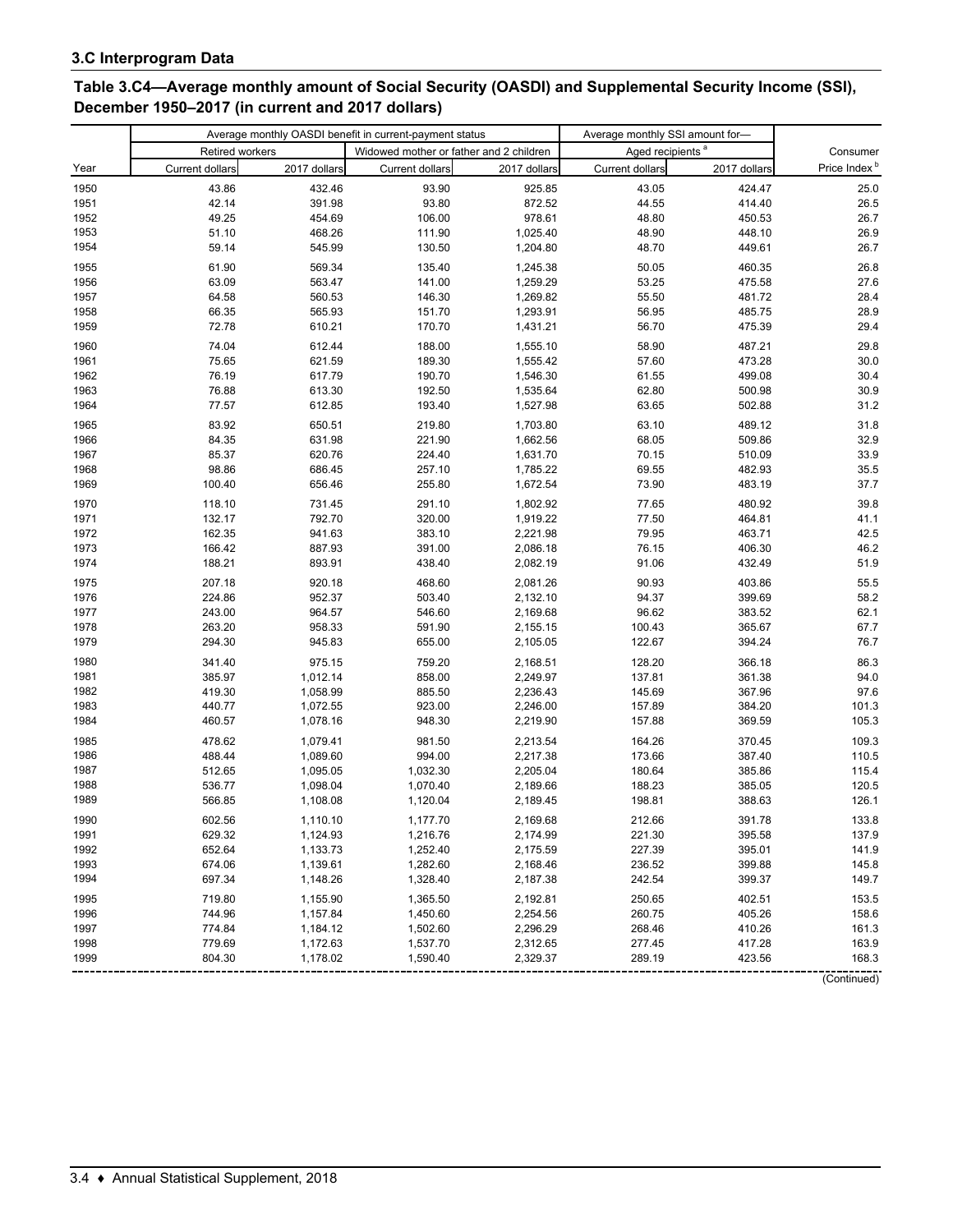## **Table 3.C4—Average monthly amount of Social Security (OASDI) and Supplemental Security Income (SSI), December 1950–2017 (in current and 2017 dollars)—***Continued*

|      |                        |              | Average monthly OASDI benefit in current-payment status | Average monthly SSI amount for- |                              |              |                          |
|------|------------------------|--------------|---------------------------------------------------------|---------------------------------|------------------------------|--------------|--------------------------|
|      | <b>Retired workers</b> |              | Widowed mother or father and 2 children                 |                                 | Aged recipients <sup>a</sup> |              | Consumer                 |
| Year | <b>Current dollars</b> | 2017 dollars | <b>Current dollars</b>                                  | 2017 dollars                    | <b>Current dollars</b>       | 2017 dollars | Price Index <sup>b</sup> |
| 2000 | 844.48                 | 1,196.35     | 1,675.40                                                | 2,373.48                        | 299.69                       | 424.56       | 174.0                    |
| 2001 | 874.44                 | 1,219.86     | 1,755.10                                                | 2,448.40                        | 314.22                       | 438.34       | 176.7                    |
| 2002 | 895.00                 | 1,219.56     | 1,812.10                                                | 2,469.22                        | 330.04                       | 449.72       | 180.9                    |
| 2003 | 922.08                 | 1.233.28     | 1.880.97                                                | 2.515.78                        | 342.28                       | 457.80       | 184.3                    |
| 2004 | 954.89                 | 1,236.89     | 1,952.80                                                | 2,529.51                        | 350.53                       | 454.05       | 190.3                    |
| 2005 | 1,002.00               | 1,255.05     | 2,061.30                                                | 2,581.86                        | 360.25                       | 451.23       | 196.8                    |
| 2006 | 1.044.40               | 1,275.74     | 2,146.70                                                | 2,622.21                        | 373.05                       | 455.68       | 201.8                    |
| 2007 | 1,078.60               | 1,266.07     | 2,221.10                                                | 2,607.15                        | 384.15                       | 450.92       | 210.0                    |
| 2008 | 1,152.90               | 1,352.00     | 2,371.80                                                | 2,781.39                        | 393.46                       | 461.41       | 210.2                    |
| 2009 | 1,164.30               | 1,329.32     | 2,403.30                                                | 2,743.93                        | 399.14                       | 455.71       | 215.9                    |
| 2010 | 1,175.50               | 1.321.90     | 2,418.40                                                | 2,719.60                        | 399.75                       | 449.54       | 219.2                    |
| 2011 | 1,228.57               | 1,341.79     | 2,513.46                                                | 2,745.09                        | 397.62                       | 434.26       | 225.7                    |
| 2012 | 1,261.61               | 1,354.48     | 2,561.39                                                | 2,749.93                        | 409.31                       | 439.43       | 229.6                    |
| 2013 | 1,293.83               | 1,368.80     | 2,603.72                                                | 2,754.58                        | 417.44                       | 441.63       | 233.0                    |
| 2014 | 1.328.58               | 1.394.78     | 2.644.62                                                | 2.776.40                        | 419.80                       | 440.72       | 234.8                    |
| 2015 | 1,341.77               | 1,395.55     | 2,658.93                                                | 2,765.51                        | 428.10                       | 445.26       | 236.5                    |
| 2016 | 1,360.13               | 1,391.17     | 2,673.42                                                | 2.734.44                        | 429.37                       | 439.17       | 241.4                    |
| 2017 | 1,404.15               | 1,404.15     | 2,754.49                                                | 2,754.49                        | 428.64                       | 428.64       | 246.5                    |

SOURCES: Social Security Administration, Master Beneficiary Record and Supplemental Security Record, 100 percent data.

NOTE: OASDI = Old-Age, Survivors, and Disability Insurance.

a. Through 1973, data refer to Old-Age Assistance program. Beginning January 1974, the SSI program superseded the Old-Age Assistance program in the 50 states and the District of Columbia.

b. Data from Bureau of Labor Statistics, Consumer Price Index for All Urban Consumers (CPI-U) for all items (1982–1984 = 100).

CONTACT: (410) 965-0090 or statistics@ssa.gov.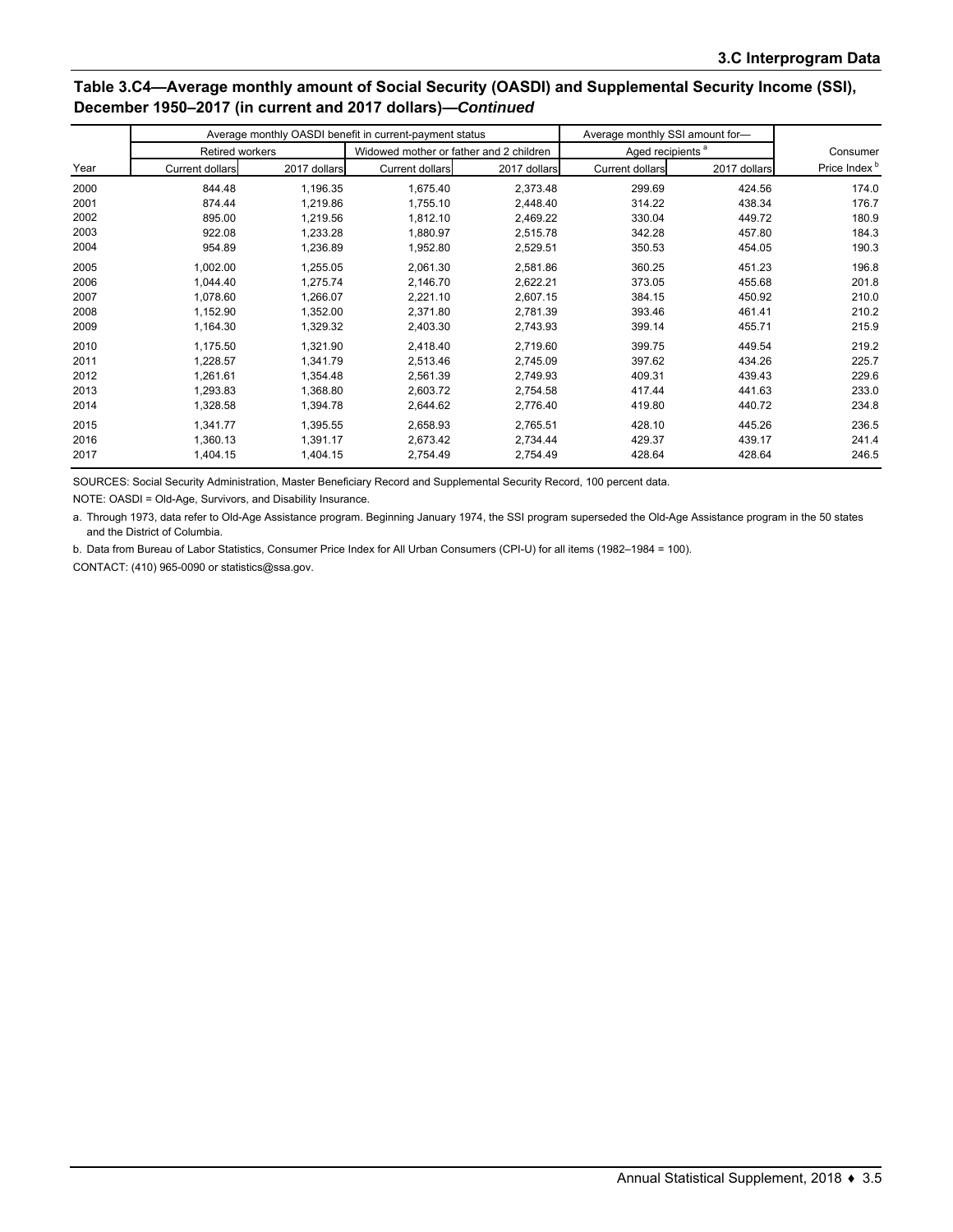|                      | Population aged 65 or older receiving- |                      |            |                      |               |                | Persons receiving both OASDI and |              |  |
|----------------------|----------------------------------------|----------------------|------------|----------------------|---------------|----------------|----------------------------------|--------------|--|
|                      | <b>OASDI</b>                           |                      | $SSI^a$    |                      | OASDI and SSI | OASDI, SSI, or | SSI as a percentage of-          |              |  |
|                      | Number                                 |                      | Number     |                      | number        | both, number   | <b>OASDI</b>                     | SSI          |  |
| Year and state       | per 1,000                              | State rank           | per 1,000  | State rank           | per 1,000     | per 1,000      | beneficiaries                    | recipients   |  |
| 1940                 | $\overline{7}$                         | $\cdots$             | 217        | $\sim$ $\sim$ $\sim$ | $\mathbf{1}$  | 223            | 14.3                             | 0.5          |  |
| 1945                 | 62                                     | $\cdots$             | 194        | $\cdots$             | 5             | 251            | 8.1                              | 2.6          |  |
|                      |                                        |                      |            |                      |               |                |                                  |              |  |
| 1950                 | 164                                    | $\cdots$             | 224        | $\ldots$ .           | 22            | 366            | 12.6                             | 9.8          |  |
| 1955<br>1960         | 394<br>616                             | $\cdots$             | 179<br>141 | $\cdots$             | 34            | 539<br>716     | 8.6<br>6.6                       | 19.2<br>28.5 |  |
| 1965                 | 752                                    | .                    | 117        | $\cdots$             | 41<br>52      | 817            | 7.0                              | 44.7         |  |
| 1970                 | 855                                    | $\cdots$<br>$\cdots$ | 104        | $\cdots$<br>$\cdots$ | 63            | 896            | 7.4                              | 60.4         |  |
|                      |                                        |                      |            |                      |               |                |                                  |              |  |
| 1975<br>1980         | 904<br>914                             | $\cdots$             | 111        | $\cdots$             | 78            | 939            | 8.6                              | 69.5         |  |
| 1985                 | 917                                    | $\cdots$             | 87<br>71   | $\cdots$             | 61<br>51      | 941<br>937     | 6.7<br>5.5                       | 70.2<br>71.1 |  |
| 1990                 | 924                                    | $\cdots$             | 66         | $\cdots$             | 46            | 944            | 4.9                              | 69.2         |  |
| 1995                 | 913                                    | $\cdots$<br>$\cdots$ | 63         | $\cdots$<br>$\cdots$ | 39            | 937            | 4.3                              | 62.6         |  |
|                      |                                        |                      |            |                      |               |                |                                  |              |  |
| 2000                 | 911                                    | $\cdots$             | 57         | $\cdots$             | 34            | 934            | 3.7                              | 59.1         |  |
| 2001<br>2002         | 908<br>901                             | $\cdots$             | 56<br>56   | $\cdots$             | 33<br>32      | 931<br>924     | 3.6<br>3.6                       | 58.4<br>57.8 |  |
| 2003                 | 908                                    | $\cdots$             | 55         | $\cdots$             | 32            | 932            | 3.5                              | 57.4         |  |
| 2004                 | 926                                    | .                    | 54         | .                    | 31            | 950            | 3.3                              | 57.0         |  |
|                      |                                        | $\cdots$             |            | $\cdots$             |               |                |                                  |              |  |
| 2005                 | 919                                    | .                    | 53         | $\sim$ $\sim$ $\sim$ | 31            | 943            | 3.3                              | 57.6         |  |
| 2006                 | 919                                    | $\cdots$             | 53         | $\cdots$             | 30            | 942            | 3.3                              | 57.1         |  |
| 2007                 | 904<br>898                             | $\cdots$             | 53<br>52   | $\cdots$             | 30            | 926            | 3.4<br>3.3                       | 57.3<br>56.8 |  |
| 2008<br>2009         | 901                                    | $\cdots$             | 51         | $\cdots$             | 30<br>29      | 921<br>924     | 3.2                              | 56.0         |  |
|                      |                                        | $\cdots$             |            | $\cdots$             |               |                |                                  |              |  |
| 2010                 | 894                                    | $\cdots$             | 50         | $\ldots$ .           | 28            | 940            | 3.1                              | 56.2         |  |
| 2011                 | 925                                    | $\cdots$             | 50         | $\cdots$             | 28            | 947            | 3.0                              | 56.3         |  |
| 2012<br>2013         | 872<br>874                             | $\cdots$             | 47<br>46   | $\cdots$             | 26            | 893<br>894     | 3.0<br>3.0                       | 56.0         |  |
| 2014                 | 872                                    | $\cdots$             | 45         | $\cdots$             | 26<br>25      | 892            | 2.9                              | 55.8<br>55.5 |  |
|                      |                                        | .                    |            | $\cdots$             |               |                |                                  |              |  |
| 2015                 | 868                                    | $\cdots$             | 44         | .                    | 25            | 888            | 2.8                              | 55.4         |  |
| 2016                 | 867                                    | $\cdots$             | 44         | .                    | 24            | 887            | 2.8                              | 55.5         |  |
| 2017                 |                                        |                      |            |                      |               |                |                                  |              |  |
| <b>United States</b> | 864                                    | .                    | 43         | .                    | 24            | 884            | 2.8                              | 56.0         |  |
| Alabama              | 912                                    | 10                   | 35         | 16                   | 25            | 922            | 2.7                              | 71.6         |  |
| Alaska               | 835                                    | 45                   | 38         | 14                   | 25            | 848            | 3.0                              | 64.2         |  |
| Arizona              | 823                                    | 47                   | 26         | 31                   | 16            | 833            | 1.9                              | 60.7         |  |
| Arkansas             | 908                                    | 13                   | 29         | 24                   | 23            | 914            | 2.5                              | 77.0         |  |
| California           | 813                                    | 49                   | 104        | $\mathbf{1}$         | 56            | 862            | 6.8                              | 53.5         |  |
| Colorado             | 839                                    | 44                   | 24         | 35                   | 13            | 849            | 1.6                              | 56.0         |  |
| Connecticut          | 863                                    | 36                   | 26         | 29                   | 14            | 875            | 1.6                              | 52.9         |  |
| Delaware             | 885                                    | 29                   | 16         | 43                   | 10            | 891            | 1.1                              | 59.4         |  |
| District of Columbia | 698                                    | 51                   | 62         | 3<br>$\overline{7}$  | 36            | 725            | 5.1                              | 57.1         |  |
| Florida              | 812                                    | 50                   | 49         |                      | 24            | 837            | 3.0                              | 49.6         |  |
| Georgia              | 874                                    | 31                   | 39         | 13                   | 26            | 888            | $2.9\,$                          | 65.9         |  |
| Hawaii               | 839                                    | 42                   | 35         | 15                   | 21            | 854            | 2.5                              | 59.0         |  |
| Idaho                | 923                                    | 5                    | 17         | 42                   | 11            | 928            | $1.2\,$                          | 69.1         |  |
| Illinois             | 849                                    | 40                   | 34         | 18                   | 16            | 867            | 1.9                              | 47.3         |  |
| Indiana              | 920                                    | 6                    | 15         | 47                   | 10            | 926            | 1.1                              | 64.7         |  |
| lowa                 | 925                                    | 4                    | 14         | 48                   | 10            | 930            | 1.0                              | 66.1         |  |
| Kansas               | 895                                    | 23                   | 16         | 46                   | 10            | 901            | 1.1                              | 63.8         |  |
| Kentucky             | 891                                    | 25                   | 45         | $10$                 | 30            | 906            | 3.4                              | 66.7         |  |
| Louisiana            | 851                                    | 39                   | 46         | 8                    | 32            | 865            | $3.8\,$                          | 69.7         |  |
| Maine                | 902                                    | 18                   | 21         | 38                   | 15            | 908            | 1.7                              | 73.7         |  |
| Maryland             | 815                                    | 48                   | 30         | 21                   | 15            | 831            | 1.8                              | 48.3         |  |
| Massachusetts        | 834                                    | 46                   | 46         | 9                    | 20            | 860            | 2.4                              | 43.6         |  |
| Michigan             | 919                                    | 8                    | 29         | 25                   | 15            | 933            | 1.7                              | 52.4         |  |
| Minnesota            | 898                                    | 21                   | 26         | $30\,$               | 10            | 914            | 1.1                              | 39.2         |  |
| Mississippi          | 919                                    | $\overline{7}$       | 50         | 5                    | 37            | 932            | 4.1                              | 75.1         |  |

# **Table 3.C5—Population aged 65 or older receiving Social Security (OASDI) benefits, Supplemental Security Income (SSI) payments, or both, by state, December 1940–2017, selected years**

(Continued)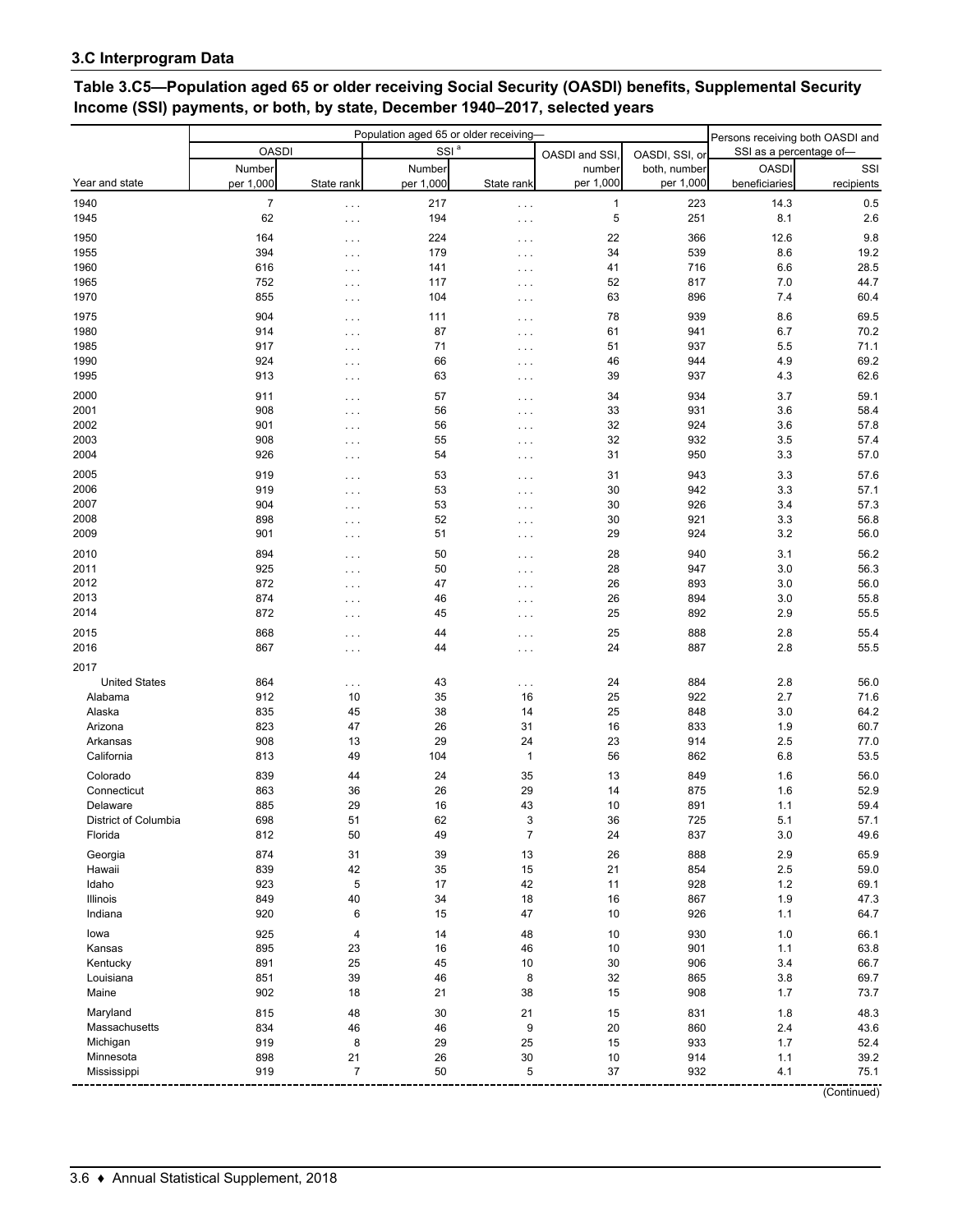|                |              |                | Population aged 65 or older receiving- |                | Persons receiving both OASDI and |                |                         |            |
|----------------|--------------|----------------|----------------------------------------|----------------|----------------------------------|----------------|-------------------------|------------|
|                | <b>OASDI</b> |                | SSI <sup>a</sup>                       |                | OASDI and SSI,                   | OASDI, SSI, or | SSI as a percentage of- |            |
|                | Number       |                | Number                                 |                | number                           | both, number   | <b>OASDI</b>            | SSI        |
| Year and state | per 1,000    | State rank     | per 1,000                              | State rank     | per 1,000                        | per 1,000      | beneficiaries           | recipients |
| 2017 (cont.)   |              |                |                                        |                |                                  |                |                         |            |
| Missouri       | 891          | 26             | 20                                     | 39             | 13                               | 898            | 1.5                     | 64.7       |
| Montana        | 900          | 20             | 17                                     | 41             | 11                               | 906            | 1.3                     | 64.9       |
| Nebraska       | 883          | 30             | 16                                     | 44             | 10                               | 889            | 1.2                     | 62.0       |
| Nevada         | 841          | 41             | 32                                     | 20             | 19                               | 855            | 2.3                     | 58.6       |
| New Hampshire  | 912          | 9              | 9                                      | 51             | $\,6\,$                          | 916            | 0.6                     | 59.1       |
| New Jersey     | 869          | 32             | 42                                     | 12             | 21                               | 891            | 2.4                     | 49.5       |
| New Mexico     | 859          | 37             | 49                                     | $6\phantom{1}$ | 35                               | 873            | 4.0                     | 70.0       |
| New York       | 839          | 43             | 72                                     | $\overline{2}$ | 35                               | 877            | 4.1                     | 48.2       |
| North Carolina | 893          | 24             | 27                                     | 28             | 19                               | 901            | 2.1                     | 71.2       |
| North Dakota   | 896          | 22             | 14                                     | 49             | 8                                | 902            | 0.9                     | 59.8       |
| Ohio           | 866          | 34             | 25                                     | 34             | 13                               | 878            | 1.5                     | 53.7       |
| Oklahoma       | 903          | 17             | 25                                     | 33             | 18                               | 910            | 2.0                     | 71.6       |
| Oregon         | 909          | 12             | 27                                     | 27             | 16                               | 920            | 1.8                     | 59.8       |
| Pennsylvania   | 904          | 14             | 30                                     | 22             | 16                               | 919            | 1.7                     | 51.6       |
| Rhode Island   | 903          | 16             | 43                                     | 11             | 25                               | 920            | 2.8                     | 59.5       |
| South Carolina | 904          | 15             | 25                                     | 32             | 18                               | 911            | 2.0                     | 72.4       |
| South Dakota   | 959          | $\mathbf{1}$   | 22                                     | 37             | 12                               | 969            | 1.2                     | 53.7       |
| Tennessee      | 911          | 11             | 30                                     | 23             | 21                               | 921            | 2.3                     | 69.6       |
| Texas          | 853          | 38             | 51                                     | 4              | 34                               | 869            | 4.0                     | 67.1       |
| Utah           | 868          | 33             | 16                                     | 45             | 9                                | 875            | 1.0                     | 54.5       |
| Vermont        | 926          | 3              | 22                                     | 36             | 16                               | 933            | 1.7                     | 70.0       |
| Virginia       | 865          | 35             | 27                                     | 26             | 15                               | 877            | 1.8                     | 56.5       |
| Washington     | 886          | 28             | 33                                     | 19             | 14                               | 905            | 1.6                     | 43.3       |
| West Virginia  | 901          | 19             | 35                                     | 17             | 22                               | 914            | 2.5                     | 64.3       |
| Wisconsin      | 938          | $\overline{c}$ | 19                                     | 40             | 11                               | 945            | 1.2                     | 60.8       |
| Wyoming        | 889          | 27             | 10                                     | 50             | 8                                | 891            | 0.9                     | 77.0       |

## **Table 3.C5—Population aged 65 or older receiving Social Security (OASDI) benefits, Supplemental Security Income (SSI) payments, or both, by state, December 1940–2017, selected years—***Continued*

SOURCES: Social Security Administration, Master Beneficiary Record and Supplemental Security Record, and Census Bureau, 100 percent data.

NOTES: OASDI = Old-Age, Survivors, and Disability Insurance; . . . = not applicable.

a. For 1940–1973, data refer to the Old-Age Assistance program. Beginning January 1974, the SSI program superseded the Old-Age Assistance program in the 50 states and the District of Columbia.

CONTACT: (410) 965-0090 or statistics@ssa.gov.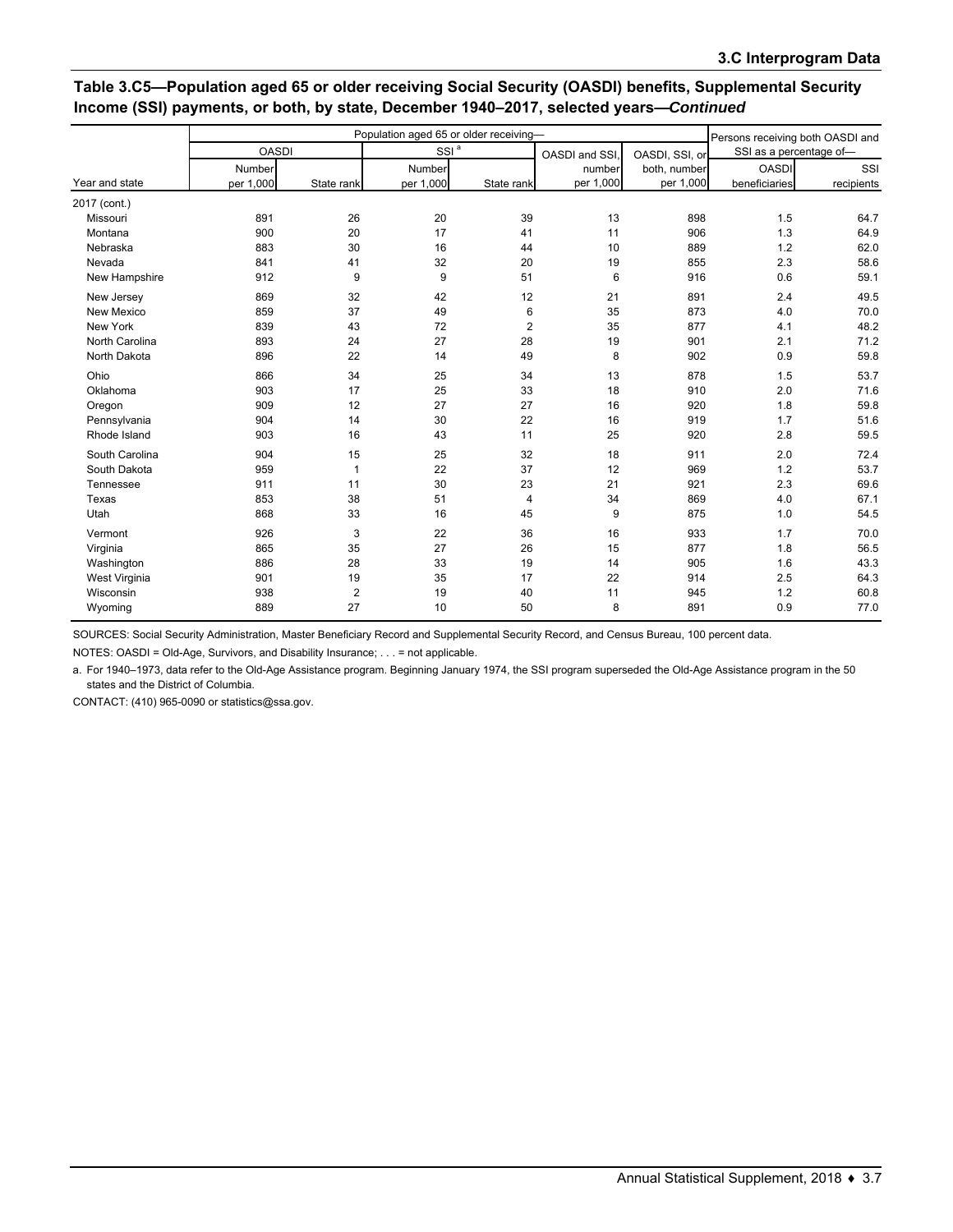#### **3.C Interprogram Data**

**Table 3.C6—Number and percentage of Social Security (OASDI) beneficiaries also receiving federally administered Supplemental Security Income (SSI) payments, by type of OASDI benefit and SSI eligibility category, December 2017**

|                                               |               |           | Number receiving SSI |                  | Percentage of all OASDI beneficiaries |      |                  |
|-----------------------------------------------|---------------|-----------|----------------------|------------------|---------------------------------------|------|------------------|
|                                               | All OASDI     |           |                      | <b>Blind and</b> |                                       |      | <b>Blind and</b> |
| Type of benefit                               | beneficiaries | Total     | Aged                 | disabled         | Total                                 | Aged | disabled         |
| Total                                         | 61,903,360    | 2,800,728 | 668,325              | 2,132,403        | 4.5                                   | 1.1  | 3.4              |
| Retirement                                    | 45,497,828    | 1,297,693 | 604,274              | 693,419          | 2.9                                   | 1.3  | 1.5              |
| Workers aged 65 or older                      | 39,649,399    | 943,250   | 536,363              | 406,887          | 2.4                                   | 1.4  | 1.0              |
| Men                                           | 19,841,238    | 410,695   | 232,024              | 178,671          | 2.1                                   | 1.2  | 0.9              |
| Women                                         | 19,808,161    | 532,555   | 304,339              | 228,216          | 2.7                                   | 1.5  | 1.2              |
| Workers aged 62-64                            | 2,797,593     | 89,034    | 0                    | 89,034           | 3.2                                   | 0.0  | 3.2              |
| Men                                           | 1,334,330     | 55,700    | $\mathbf 0$          | 55,700           | 4.2                                   | 0.0  | 4.2              |
| Women                                         | 1,463,263     | 33,334    | $\Omega$             | 33,334           | 2.3                                   | 0.0  | 2.3              |
| Spouses                                       | 2,375,575     | 142,078   | 67,890               | 74,188           | 6.0                                   | 2.9  | 3.1              |
| Aged 65 or older                              | 2,213,012     | 132,297   | 67,890               | 64,407           | 6.0                                   | 3.1  | 2.9              |
| Aged 62-64                                    | 131,039       | 9,226     | 0                    | 9,226            | 7.0                                   | 0.0  | 7.0              |
| Under age 62 with children                    | 31,524        | 555       | $\mathbf 0$          | 555              | 1.8                                   | 0.0  | 1.8              |
| Disabled adult children                       | 319,162       | 119,206   | 21                   | 119,185          | 37.3                                  | (L)  | 37.3             |
| Aged 65 or older                              | 1,953         | 802       | 21                   | 781              | 41.1                                  | 1.1  | 40.0             |
| Aged 18-64                                    | 317,209       | 118,404   | $\pmb{0}$            | 118,404          | 37.3                                  | 0.0  | 37.3             |
| Children under age 18 and students aged 18-19 | 356,099       | 4,125     | 0                    | 4,125            | 1.2                                   | 0.0  | 1.2              |
| <b>Survivors</b>                              | 5,994,280     | 370,918   | 62,004               | 308,914          | 6.2                                   | 1.0  | 5.2              |
| Nondisabled widow(er)s                        | 3,702,828     | 134,713   | 60,458               | 74,255           | 3.6                                   | 1.6  | 2.0              |
| Aged 65 or older                              | 3,270,226     | 128,918   | 60,458               | 68,460           | 3.9                                   | 1.8  | 2.1              |
| Aged 60-64                                    | 432,602       | 5,795     | $\mathbf 0$          | 5,795            | 1.3                                   | 0.0  | 1.3              |
| Disabled widow(er)s                           | 258,286       | 36,680    | 24                   | 36,656           | 14.2                                  | (L)  | 14.2             |
| Widowed mothers and fathers                   | 128,264       | 2,365     | (X)                  | (X)              | 1.8                                   | (X)  | (X)              |
| Parents                                       | 1,145         | 32        | (X)                  | (X)              | 2.8                                   | (X)  | (X)              |
| Disabled adult children                       | 662,986       | 175,760   | 1,450                | 174,310          | 26.5                                  | 0.2  | 26.3             |
| Aged 65 or older                              | 94,751        | 22,275    | 1,450                | 20,825           | 23.5                                  | 1.5  | 22.0             |
| Aged 18-64                                    | 568,235       | 153,485   | 0                    | 153,485          | 27.0                                  | 0.0  | 27.0             |
| Children under age 18 and students aged 18-19 | 1,240,771     | 21,368    | 0                    | 21,368           | 1.7                                   | 0.0  | 1.7              |
| Disability                                    | 10,411,252    | 1,132,117 | 2,047                | 1,130,070        | 10.9                                  | (L)  | 10.9             |
| Workers                                       | 8,695,475     | 975,484   | 567                  | 974,917          | 11.2                                  | (L)  | 11.2             |
| Men                                           | 4,432,330     | 400,652   | 217                  | 400,435          | 9.0                                   | (L)  | 9.0              |
| Women                                         | 4,263,145     | 574,832   | 350                  | 574,482          | 13.5                                  | (L)  | 13.5             |
| Spouses                                       | 126,154       | 11,403    | 1,480                | 9,923            | 9.0                                   | 1.2  | 7.9              |
| Aged 65 or older                              | 44,438        | 5,864     | 1,480                | 4,384            | 13.2                                  | 3.3  | 9.9              |
| Aged 62-64                                    | 34,731        | 3,001     | $\mathbf 0$          | 3,001            | 8.6                                   | 0.0  | 8.6              |
| Under age 62 with children                    | 46,985        | 2,538     | $\mathbf 0$          | 2,538            | 5.4                                   | 0.0  | 5.4              |
| Disabled adult children aged 18-64            | 123,257       | 85,767    | 0                    | 85,767           | 69.6                                  | 0.0  | 69.6             |
| Children under age 18 and students aged 18-19 | 1,466,366     | 59,463    | $\Omega$             | 59,463           | 4.1                                   | 0.0  | 4.1              |

SOURCES: Social Security Administration, Master Beneficiary Record and Supplemental Security Record, 100 percent data.

NOTES: Totals do not necessarily equal the sum of rounded components.

OASDI = Old-Age, Survivors, and Disability Insurance; (L) = less than 0.05 percent; (X) = suppressed to avoid disclosing information about particular individuals. CONTACT: (410) 965-0090 or statistics@ssa.gov.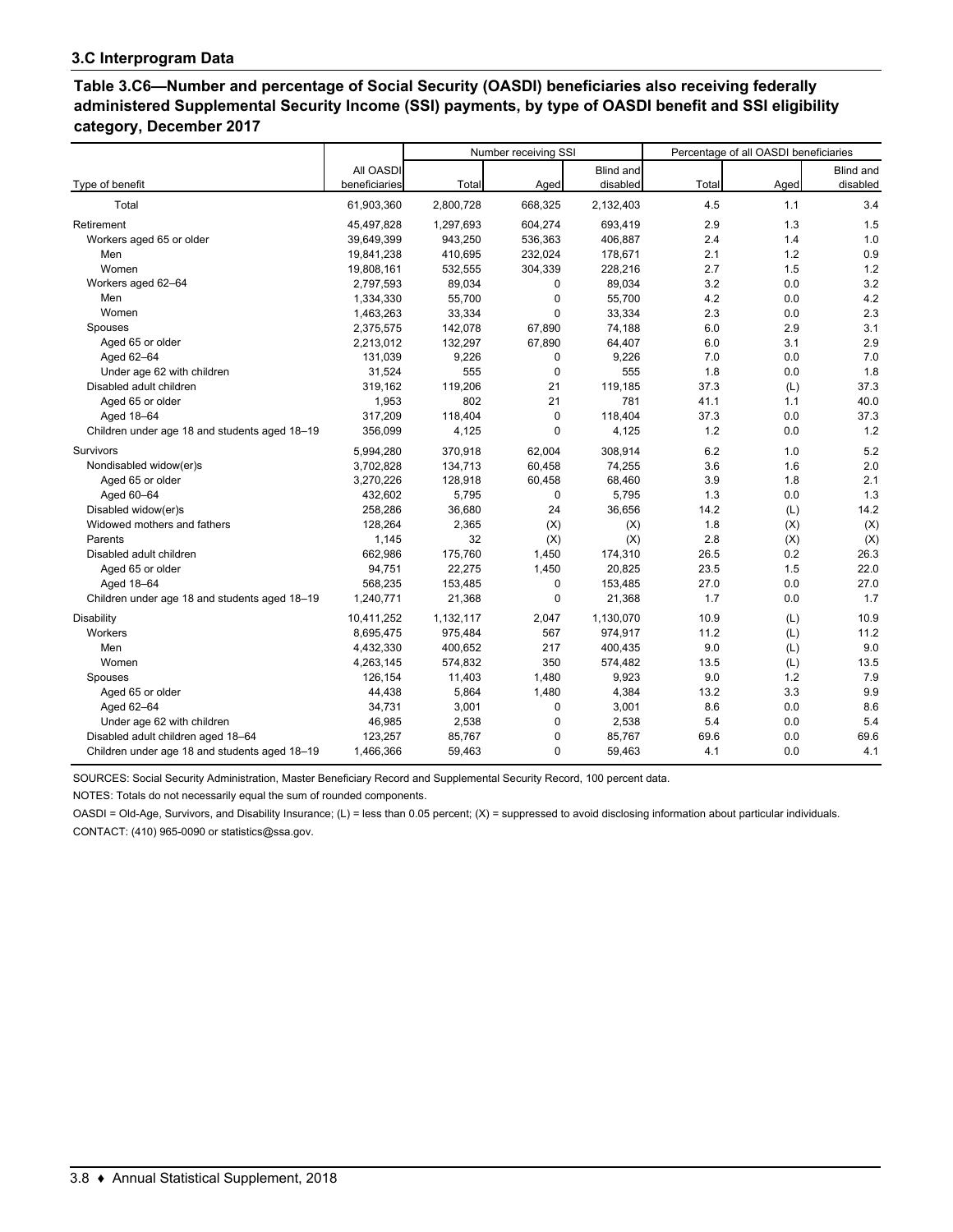# **Table 3.C6.1—Number of persons aged 18–64 receiving Social Security (OASDI) benefits or federally administered Supplemental Security Income (SSI) payments based on disability, by type of benefit, December 1978–2017**

|              |                                    |                        | <b>OASDI</b> beneficiaries |                                            |                        | Blind or disabled SSI recipients |                        |                                 |  |
|--------------|------------------------------------|------------------------|----------------------------|--------------------------------------------|------------------------|----------------------------------|------------------------|---------------------------------|--|
| Year         | Unduplicated<br>total <sup>®</sup> | Total                  | Disabled workers           | Disabled adult<br>children under<br>age 65 | Disabled<br>widow(er)s | Total                            | Receiving<br>SSI only  | Receiving both<br>SSI and OASDI |  |
|              |                                    |                        |                            |                                            |                        |                                  | $b$ 1,260,981          |                                 |  |
| 1978<br>1979 | 4,676,450<br>4,662,528             | 3,415,469<br>3,419,624 | 2,879,774<br>2,870,590     | 405.944<br>419,201                         | 129,751<br>129,833     | 1,747,126<br>1,726,553           | $b$ 1,242,904          | 486.145<br>483,649              |  |
|              |                                    |                        |                            |                                            |                        |                                  |                        |                                 |  |
| 1980         | 4,662,546                          | 3,418,434              | 2,858,680                  | 432,174                                    | 127,580                | 1,730,847                        | $b$ 1,244,112          | 486,735                         |  |
| 1981         | 4,570,071                          | 3,340,701              | 2,776,519                  | 442,592                                    | 121,590                | 1,702,895                        | $b$ 1,229,370          | 473,525                         |  |
| 1982         | 4,366,314                          | 3,169,449              | 2,603,599                  | 449,478                                    | 116,372                | 1,655,279                        | $b$ 1,196,865          | 458,414                         |  |
| 1983         | 4,367,241                          | 3,143,111              | 2,569,029                  | 462,491                                    | 111,591                | 1,699,774                        | $b$ 1,224,130          | 475,644                         |  |
| 1984         | 4,460,188                          | 3,183,618              | 2,596,516                  | 477,951                                    | 109,151                | 1,780,459                        | $b$ 1,276,570          | 503,889                         |  |
| 1985         | 4,591,316                          | 3,258,200              | 2,656,638                  | 494,557                                    | 107,005                | 1,879,168                        | $b$ 1,333,116          | 546,052                         |  |
| 1986         | 4,812,143                          | 3,346,603              | 2,728,463                  | 511,166                                    | 106,974                | 2,010,458                        | $b$ 1,465,540          | 544,918                         |  |
| 1987         | 4,904,785                          | 3,416,529              | 2,785,859                  | 524,388                                    | 106,282                | 2,118,710                        | $b$ 1,488,256          | 630,454                         |  |
| 1988         | 5,012,435                          | 3,468,186              | 2,830,284                  | 534,779                                    | 103,123                | 2,202,714                        | 1,544,249              | 658,465                         |  |
| 1989         | 5,155,787                          | 3,540,480              | 2,895,364                  | 543,486                                    | 101,630                | 2,301,926                        | $^{\circ}$ 1,615,307   | 686,619                         |  |
| 1990         | 5,395,261                          | 3,667,721              | 3,011,294                  | 555,438                                    | 100,989                | 2,449,897                        | 1,727,540              | 722,357                         |  |
| 1991         | 5,743,614                          | 3,877,804              | 3,194,938                  | 568,377                                    | 114,489                | 2,641,524                        | 1,865,810              | 775,714                         |  |
| 1992         | 6,249,217                          | 4,185,714              | 3,467,783                  | 586,607                                    | 131,324                | 2,909,997                        | 2,063,503              | 846,494                         |  |
| 1993         | 6,707,127                          | 4,476,648              | 3,725,966                  | 603,667                                    | 147,015                | 3,148,413                        | 2,230,479              | 917,934                         |  |
| 1994         | 7,103,399                          | 4,741,348              | 3,962,954                  | 617,718                                    | 160,676                | 3,335,255                        | 2,362,051              | 973,204                         |  |
| 1995         | 7,398,942                          | 4,987,004              | 4,185,263                  | 628.717                                    | 173.024                | 3,482,256                        | 2,411,938              | 1,070,318                       |  |
| 1996         | 7,691,134                          | 5,205,071              | 4,385,623                  | 637,537                                    | 181,911                | 3,568,393                        | 2,486,063              | 1,082,330                       |  |
| 1997         | 7,818,216                          | 5,340,082              | 4,508,134                  | 644,010                                    | 187,938                | 3,561,625                        | 2,478,134              | 1,083,491                       |  |
| 1998         | 8,090,686                          | 5,543,886              | 4,698,319                  | 651,386                                    | 194,181                | 3,646,020                        | 2,546,800              | 1,099,220                       |  |
| 1999         | 8,311,949                          | 5,736,071              | 4,879,455                  | 657,821                                    | 198,795                | 3,690,970                        | 2,575,878              | 1,115,092                       |  |
| 2000         | 8,519,241                          | 5,908,756              | 5,042,334                  | 664,995                                    | 201,427                | 3,744,022                        | 2,610,485              | 1,133,537                       |  |
| 2001         | 8,799,998                          | 6,150,475              | 5,274,183                  | 672,049                                    | 204,243                | 3,811,494                        | 2,649,523              | 1,161,971                       |  |
| 2002         | 9,118,926                          | 6,430,412              | 5,543,981                  | 679,073                                    | 207,358                | 3,877,752                        | 2,688,514              | 1,189,238                       |  |
| 2003         | 9,510,138                          | 6,769,336              | 5,873,673                  | 686,304                                    | 209,359                | 3,953,248                        | 2,740,802              | 1,212,446                       |  |
| 2004         | 9,792,950                          | 7,019,198              | 6,116,444                  | 692,019                                    | 210,735                | 4,017,108                        | 2,773,752              | 1,243,356                       |  |
| 2005         | 10,094,657                         | 7,298,737              | 6,385,405                  | 700,331                                    | 213,001                | 4,082,870                        | 2,795,920              | 1,286,950                       |  |
| 2006         | 10,646,193                         | 7,803,692              | 6,806,918                  | 776,596                                    | 220,178                | 4,152,130                        | 2,842,501              | 1,309,629                       |  |
| 2007         | 11,000,748                         | 8,118,382              | 7,098,723                  | 794,677                                    | 224,982                | 4,221,920                        | 2,882,366              | 1,339,554                       |  |
| 2008         | 11,486,100                         | 8,528,164              | 7,426,691                  | 871,466                                    | 230,007                | 4,333,096                        | 2,957,936              | 1,375,160                       |  |
| 2009         | 11,997,296                         | 8,945,376              | 7,788,013                  | 920,883                                    | 236,480                | 4,451,288                        | 3,051,920              | 1,399,368                       |  |
| 2010         |                                    |                        |                            |                                            |                        |                                  |                        |                                 |  |
| 2011         | 12,570,871<br>12,449,120           | 9,398,104<br>9,074,999 | 8,203,951<br>8,170,755     | 949,200<br>791,098                         | 244,953<br>113,146     | 4,631,507<br>4,777,010           | 3,172,767              | 1,458,740                       |  |
| 2012         | 12,734,299                         | 9,275,112              | 8,352,954                  | 809,697                                    | 112,461                | 4,869,637                        | 3,374,121<br>3,459,187 | 1,402,889<br>1,410,450          |  |
| 2013         | 12,936,588                         | 9,408,800              | 8,469,493                  | 827,337                                    | 111,970                |                                  | 3,527,788              | 1,406,640                       |  |
| 2014         | 12,963,468                         | 9,423,316              | 8,472,442                  | 840,164                                    | 110,710                | 4,934,428<br>4,913,163           | 3,540,152              | 1,373,011                       |  |
|              |                                    |                        |                            |                                            |                        |                                  |                        |                                 |  |
| 2015         | 12,933,227                         | 9,387,805              | 8,422,697                  | 854,692                                    | 110,416                | 4,888,683                        | 3,545,422              | 1,343,261                       |  |
| 2016         | 12,809,399                         | 9,274,003              | 8,298,457                  | 866,509                                    | 109,037                | 4,845,855                        | 3,535,396              | 1,310,459                       |  |
| 2017         | 12,667,828                         | 9,156,192              | 8,167,155                  | 881,019                                    | 108,018                | 4,805,238                        | 3,511,636              | 1,293,602                       |  |

SOURCES: Social Security Administration, Master Beneficiary Record and Supplemental Security Record, 100 percent data.

NOTES: Beginning with data for 2011, OASDI beneficiaries who are entitled to both a primary benefit (based on one's own earnings record) and a secondary benefit (based on a spouse's earnings record) are counted only once in this table.

OASDI = Old-Age, Survivors, and Disability Insurance.

a. Includes persons receiving OASDI, SSI, or both.

b. The number of OASDI disabled adult child beneficiaries aged 18–64 also receiving SSI was estimated on the basis of the number of such beneficiaries aged 18 or older for the same year and on the comparative size of the two groups at the end of 1988.

c. December data for OASDI disabled beneficiaries also receiving SSI were not available. Instead, the average of the September 1989 and March 1990 numbers was used.

CONTACT: (410) 965-0090 or statistics@ssa.gov.